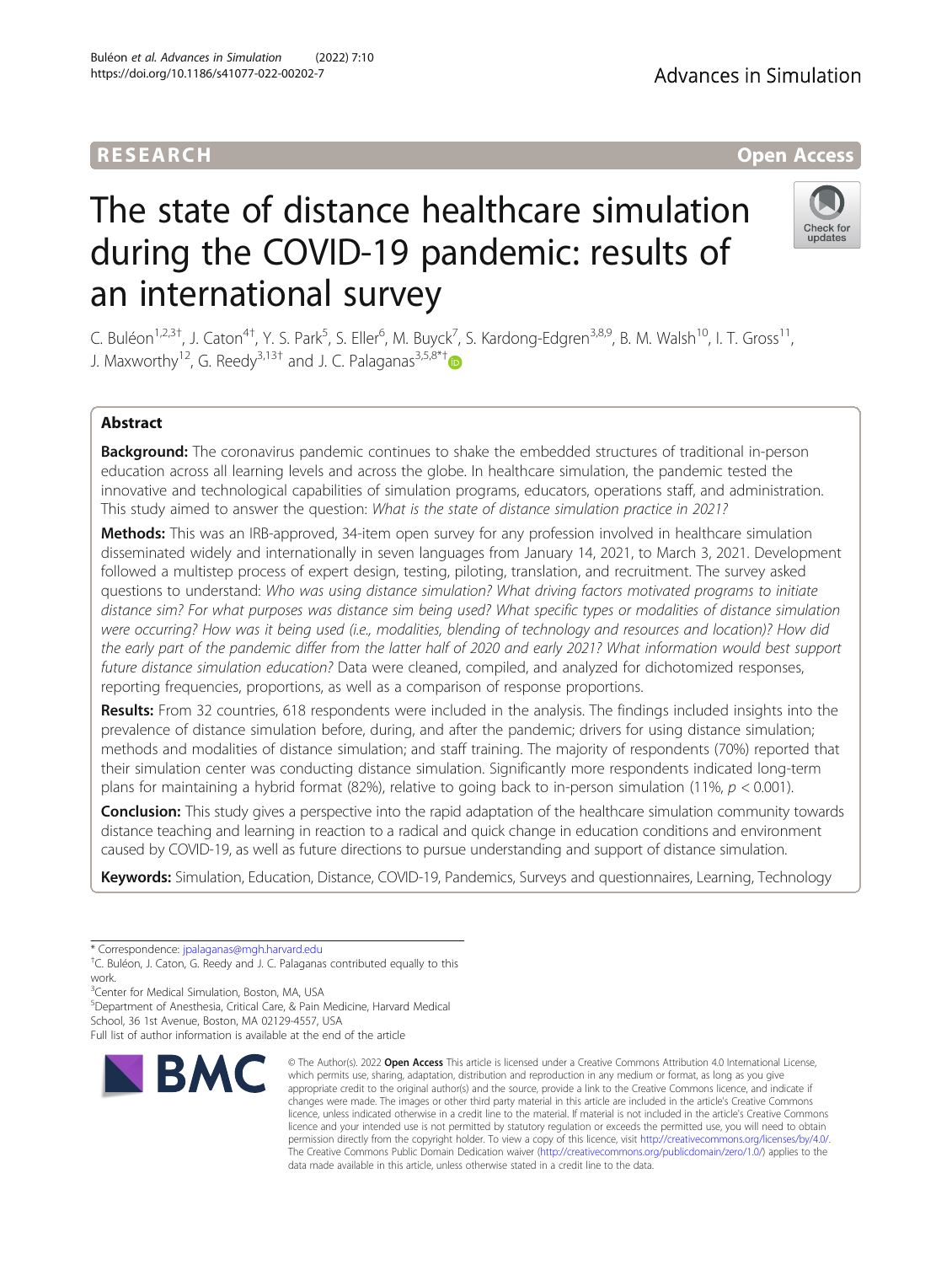# Background

## The problem

COVID-19 forced a predicted decade's worth of digital platform adoption to occur in a matter of months  $[1]$  $[1]$ . Digital and distance technology for education and healthcare had been adopted unevenly up to that point, especially in community and rural hospitals, which tended to lag behind the developments of larger urban tertiary, quaternary, and teaching hospitals. The simulation and technology adoption which has occurred during the pandemic is anticipated to change education permanently [\[2](#page-10-0)], and simulation-based education will be changed as well [[2\]](#page-10-0). Furthermore, we need to ensure the education of providers to continue safe care for patients during the global pandemic: healthcare is one of the very few industries that cannot pause during a pandemic [[3](#page-10-0)].

As the simulation community embraced distance approaches during the pandemic, members of a number of simulation societies came together in a collaborative approach as "The Healthcare Distance Simulation Collaboration." This collaboration quickly created groups to explore the multiple facets and potential resources of distance simulation: (1) a taxonomy group looking at definitions and terminology used in distance simulation, (2) a group to perform a scoping review of distance simulation in peer-reviewed and grey literature, (3) a summit-planning group to bring all teams together to share and disseminate findings, (4) a pictogram development group exploring ways to express the concept without words since consensus on terminology was seemingly difficult and article texts seemed more confusing to the methodology than the figures embedded, and (5) a team working on future research questions in distance simulation. As the scoping review team completed their review of the literature, the question arose: What about those simulation programs that are too busy actually doing this work to publish their approaches? How do we capture the breadth, the scale, and the creativity of the simulation education community as it seeks to continue its work in spite of pandemic restrictions?

# Addressing the problem

To understand the full picture, we expanded the scoping review into this additional separate study: a large-scale international survey to attempt to capture what types of online, remote, and distance simulation methods and approaches are being used. A consortium of members representing international medical and health profession societies have formed together in this large-scale survey project, including presidents of simulation societies, editors-in-chief of simulation journals, medical and nurse simulation leaders and researchers. The shared intention was that this study provides insight into both the actual state of simulation practice, as well as the

creative and survival spirit of the field, showing how simulation has striven to meet current and future needs.

#### Aims and objectives

The survey sought to explore current innovative methods used for and in distance simulation in response to COVID-19. The aim of the work was to (1) provide a snapshot of current methods used to inform future development, support, and research; (2) assist in defining distance simulation and its characteristics, to develop an understanding of terminology for ease of standardization and future resource searches; and (3) provide a knowledge and a resource base for simulationists and health professions educators to inform developing and future standards of best practice. This study, therefore, asked the following question: What was the state of distance simulation practice in 2021? For the purposes of the study, distance simulation could include any number of different modalities, such as remote simulation, telesimulation, and virtual simulation. In this context, the research specifically sought to explore:

- Who was using distance simulation and how did this change over time?
- What driving factors motivated programs to initiate distance simulation and for what purposes were programs using it?
- For what purposes was distance simulation being used?
- What specific types or modalities of distance simulation were occurring and how were they being implemented?
- How were staff recruited and trained to create and facilitate distance simulation?
- How did distance simulation compare with inperson simulation in terms of specific challenges and satisfaction for each stakeholder group?
- What information would best support future distance simulation education?

# **Methods**

# Survey design

This open survey was designed to be completed by adults who have allocated or dedicated time working in healthcare simulation. This included administrators, educators, or clinical providers at any level of competency and with any amount of clinical or simulation experience. The design and results of this survey are reported here based on the guidelines for reporting results of internet e-surveys (CHERRIES) [[4\]](#page-10-0).

### Development and testing

The creation of the survey followed several steps [\[5](#page-10-0)]. The survey was developed by a core group of eight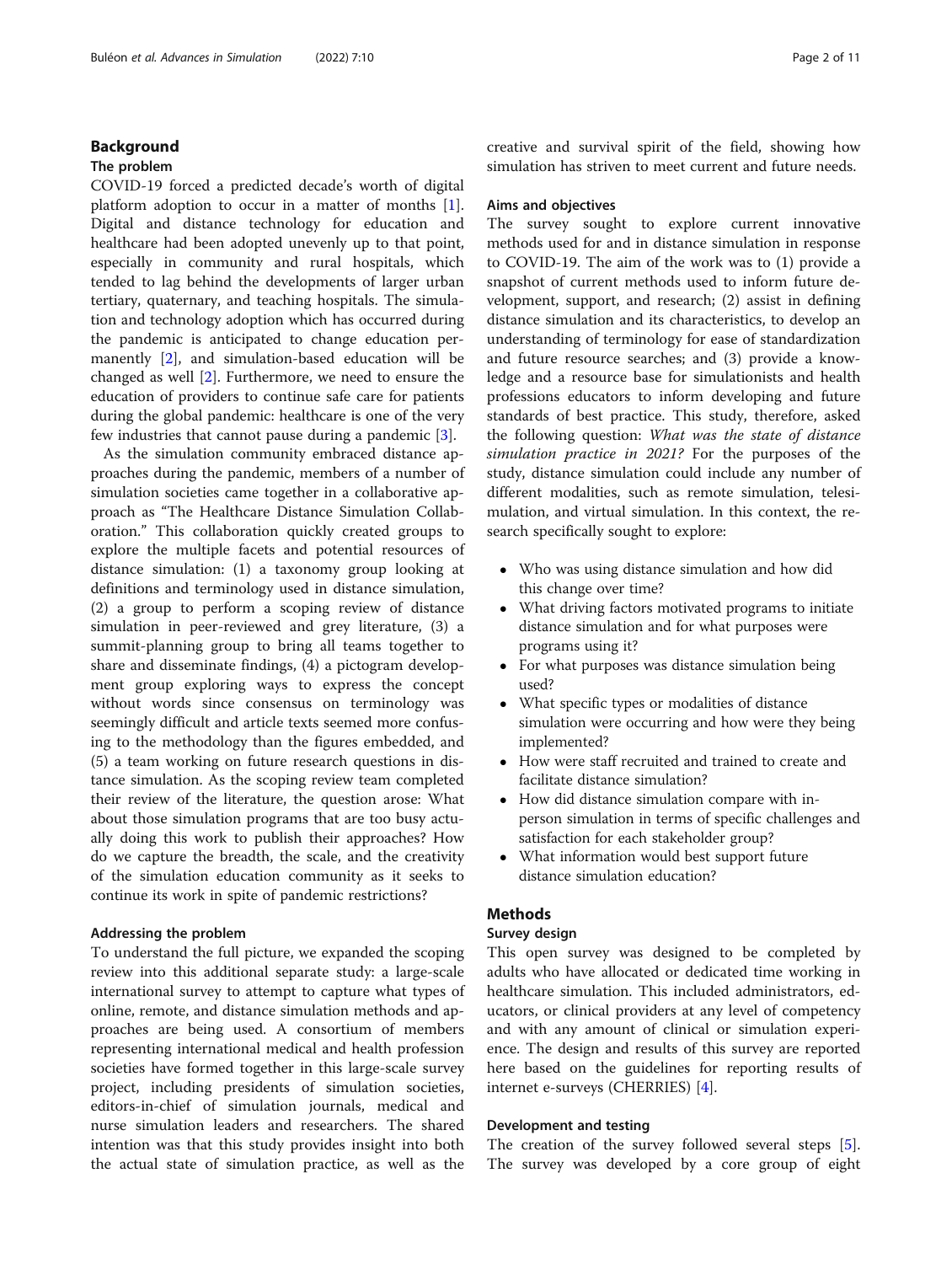experts in healthcare simulation research and practice (CB, MB, SE, SKE, JM, BW, GR, JP), identified by their leading roles within the healthcare simulation community. The group included two experts in survey design (JC, YSP). The survey design emerged from discussion among the research team regarding potential characteristics of distance simulation which could help to answer the research question, along with aspects of distance simulation as reflected in the scoping review of distance simulation [[6\]](#page-10-0). Questions were constructed and reviewed by a steering group (13 experts in healthcare simulation research and practice), drawing on their experience as simulation practitioners and researchers, refined iteratively, and checked against existing frameworks such as the healthcare simulation research reporting guidelines [[7\]](#page-10-0). The draft survey was created and circulated to the research team and larger collaboration for validation and review, and items continued to be iteratively refined. The survey was piloted (before ethical review) by similar subjects of the targeted population recruited by the experts among their network, and the final wording of some items was refined based on the pilot feedback. Overall, the survey went through five major revisions prior to being finalized (Additional file [1](#page-10-0)). The survey was translated to be available in seven languages: English, French, German, Italian, Korean, Mandarin, and Spanish. Each translation was completed by a member of the broader research team who was a proficient user of the target language, and thus all translators had expertise in medical simulation. During pilot testing the survey was piloted in all languages, and feedback from pilot testers was then incorporated into the final version of the survey in each language.

# Institutional Review Board approval and informed consent process

The survey was reviewed by the Mass General Brigham Human Research Committee on January 13, 2021 (ID 2020P003981, chair O. Johnson-Akeju) and was determined exempt from further review. In accordance with ethical research practice, participants were given information about the scope and aims of the research, the length of the survey (approximately 15 min), the research team conducting the survey, and data confidentiality, as well as the scope of their own participation and their rights to withdraw their participation, and were asked to confirm their understanding before beginning the survey. Completion of the survey thus implied that participants had read and understood this information and had consented to participate in the research. Participation was anonymous, in that participants were not asked for their name or other personal identifying characteristics. Participants were asked to provide voluntary information on their institutional affiliation, to help facilitate sorting

responses from varying simulation centers, but this question was optional. The survey was hosted by, and the raw data was stored in, the Qualtrics (Qualtrics™, Provo, UT, USA) online platform. The data were accessible only to the researcher who programmed the survey (JC), who downloaded the unidentifiable anonymous results for analysis. If any identifiable data was provided in free-text qualitative responses, this was redacted prior to analysis.

#### Recruitment process

Using existing professional and online social networks, the survey was distributed widely as an "open survey" within the healthcare simulation community. The survey link was distributed over the internet where anyone with the link could participate. The survey was advertised via social media and email distribution lists from local, regional, national, and international simulation centers and organizations (Appendix [1\)](#page-10-0). Reminders were posted on social media and via the email distribution lists used to disseminate the survey. The team reviewed geographic responses in weekly meetings and sought to target countries with fewer responses by asking simulation leaders residing in those regions to share via social media.

#### Survey administration

The survey was a web-based survey administered using Qualtrics software (Qualtrics™, Provo, UT). Due to the descriptive nature of the survey, there was no randomization of the questions. Adaptive questioning was used in the survey design to ensure that respondents answered questions relevant to their experience when possible. The questionnaire had a total of 34 questions, with two to eight questions displayed per page. A completeness check was performed before the survey was distributed. All questions on the survey were optional, except the first two questions, which were mandatory ("Did your simulation center conduct distance simulation activities prior to the COVID-19 pandemic?" and "Does your simulation center currently conduct distance simulation activities?"). If a respondent answered "no" to both mandatory questions, the survey logic skipped to a short demographics section. Any "yes" answers continued to the full survey. All items provided a non-response option, such as "not applicable" or "not sure," to ensure that all participants could select an option that matched their knowledge or experience. A back button was included in the survey design to allow respondents to review and change their answers throughout the survey. Participation was voluntary, no incentives were provided, and respondents could choose to exit the survey at any time. The survey link was open for responses over a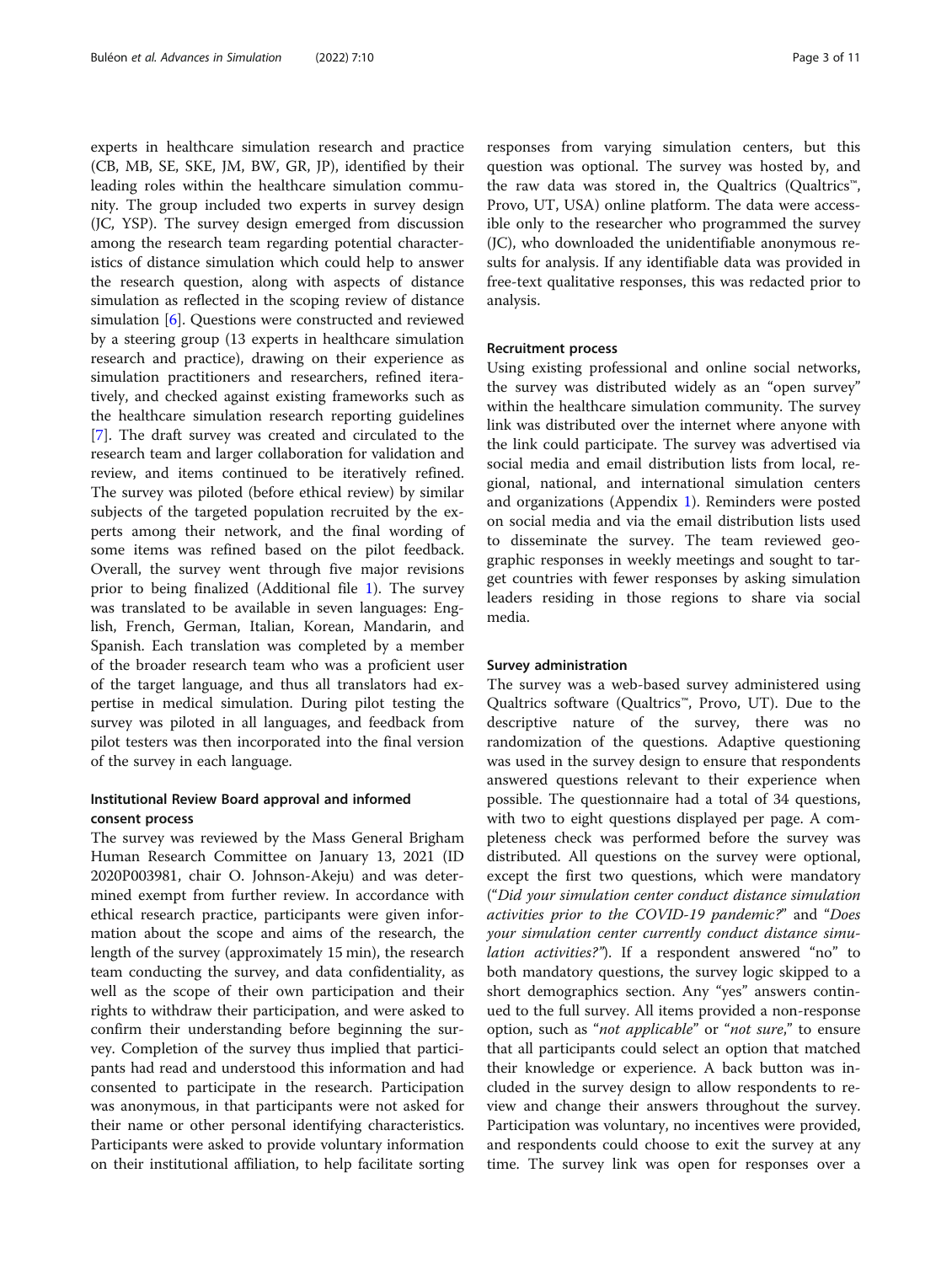seven-week period from January 14, 2021, to March 3, 2021.

#### Drop rate and duplicate entries

Respondents were prevented from taking the survey more than once using a functionality in the Qualtrics platform, which uses cookies to prevent users from accessing the survey link more than once. IP addresses were not collected as part of the dataset. The drop rate was calculated by dividing the number of respondents who completed less than 5% of the survey by the total number of respondents who started the survey by clicking past the informed consent page.

## Data management

Data were cleaned, compiled, and analyzed using Stata 16 (College Station, TX).

#### Data cleaning and compilation

To account for incomplete responses and respondent attrition while completing the survey, we dropped records with less than 5% of other answered questions. It accounted for about 12.7% of total responses removed from the compiled data. Data were also verified for consistency, checking for straight-lining errors (respondent checking the same response option throughout the survey) and examining data quality for skip patterns and lagged responses (e.g., survey responses lasting over one day). Responses to survey items were dichotomized to facilitate analysis and interpretation, combining the top two and the bottom three response options in the fivepoint ordinal scale. Because we used an open survey design where anyone with access to the link could respond to the survey, we could not calculate a response rate.

# Data analysis

We calculated descriptive statistics for the dichotomized responses, reporting frequencies and proportions. In addition, we compared response proportions with (1) status in implementing distance simulation (continuing or new distance simulation) and with (2) respondent role in the simulation center (administrative/leadership role versus others). Responses were treated as independent records, making the assumption that each respondent represented different simulation programs or centers, allowing broader inferences with data collected. Comparison in proportions was conducted using chi-squared tests. We also used logistic regression to estimate odds ratios for factors predicting outcomes. For the questions that had optional short free-text, the responses were analyzed by word frequency (e.g., for "which platform did you use?"; had word counts for "Zoom", "Teams", and other software names; for "other profession" each profession listed was analyzed by frequency combining

professions listed under different names, i.e., different languages).

# Results

We analyzed and organized the survey results to answer the research questions outlined in the "Aims and objectives" section. In the following paragraphs, we will describe who reported using distance simulation, as well as how this changed over time: from before the pandemic, to the beginning of the pandemic, and then to the latter part of 2020. We will then examine the driving factors motivating programs to initiate distance simulation, and the main reported purposes for distance simulation. Next, we explore the modalities of distance simulation being used, and how programs reported they were implementing these modalities. Then, we will present results related to personnel training and recruitment for distance simulation. Finally, we will report survey data on the specific challenges of distance simulation relative to in-person simulation and the perceived satisfaction of various stakeholders with distance simulation.

# Sample demographics

We gathered data from 708 respondents. Following data cleaning and compilation, 618 responses were included in this analysis. The median time to complete the survey was 9 min 17 s, with an interquartile range of 2 min 23 s to 16 min 48 s.

The respondents came from 32 countries and within the USA from 44 states. Forty-one percent of respondents dedicated more than 75% of their time to simulation, 16% dedicated 50–75% of their time to simulation, and 43% dedicated less than 50% of their time to simulation. The survey allowed respondents to select multiple applicable roles: 65% described themselves as simulation educators, 42% as simulation program directors and/or administrators, 21% as simulation researchers, 14% as simulation operation specialists or technicians, and 7% as standardized patient program directors or administrators.

#### Prevalence of distance simulation

The majority of respondents (70%) reported that their simulation center was conducting distance simulation at the time they completed the survey and, of those, 28% of respondents reported that their simulation center conducted distance simulation prior to the COVID-19 pandemic, representing a 42% increase in transition to distance simulation ( $p < .001$ ). Among the respondents currently conducting distance simulation, 60% did not previously use distance simulation. Among respondents who used distance simulation prior to the COVID-19 pandemic, 7% were no longer using distance simulation at the time of the survey.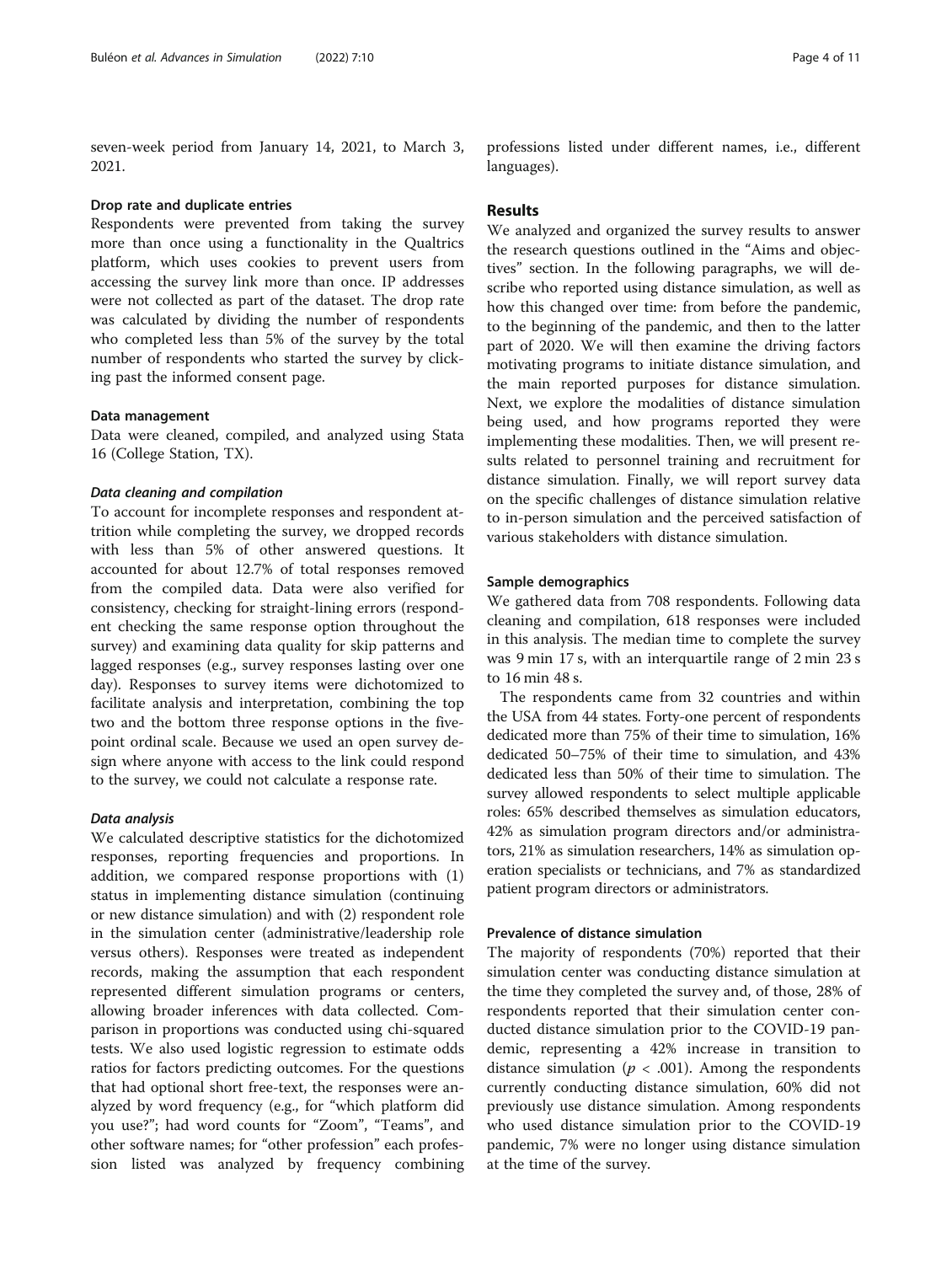Distance simulation was consistently listed as the main simulation modality during 2020 (Fig. 1). Significantly more respondents indicated long-term plans for maintaining a hybrid format (82%), relative to going back to in-person simulation (11%,  $p < .001$ ).

#### Drivers and purposes for using distance simulation

We sought to understand what kinds of things respondents identified that drove the rapid engagement with distance simulation and for what purposes distance simulation was being used. There were five basic categories articulated by respondents: (1) local, regional, or national public health regulations (e.g., lockdown, reduced capacity, social distancing requirements), (2) the necessity of clinical practice time for health professions trainees (with the concomitant lack of access to patient settings due to COVID-19), (3) requirements to continue training for students or trainees, (4) the need to urgently train clinical personnel for COVID-19 response, and (5) safety concerns about ability or appropriateness of bringing together clinicians in in-person environment during the pandemic.

# Methods and modalities of distance simulation

The type of simulation that respondents used seemed to influence the degree of shift from in-person to distance approaches, with some types of simulation more amenable to the shift than others. Overall, simulation with standardized patients was more commonly conducted as distance simulation, compared with procedural simulation or mannequin-based simulation, which was more likely to be conducted in-person (Fig. [2\)](#page-5-0). Fifty-six percent of respondents continued to conduct procedural training completely or mostly in-person during the pandemic. Fifty-three percent conducted mannequin-based simulation completely or mostly in-person. On the other hand, of the centers that conducted simulation with standardized patients, 69% of respondents reported that half or more of sessions were conducted as distance simulation. The majority (57%) of respondents used commercially produced screen-based simulations, while 33% reported not using these products. More than half of respondents (53%) reported using no virtual reality simulation during the pandemic (Fig. [2\)](#page-5-0).

Looking at a more granular level within each simulation type, we found differences based on participant role in the proportion of participants that were in-person versus distanced. These findings are described in detail in Table [1](#page-5-0). For simulation focused on procedural skills, respondents reported that the majority of participants (74% active learners, 74% instructors, 85% simulation techs, and 70% of administrative staff) were in-person, though sometimes separated from other participants (27% of active learners, 24% of instructors, 36% of simulation techs, and 34% of administrative staff). However, observing learners were split between in-person not separated (25%), in-person separated (30%), and distanced (44%). The breakdown was similar for clinical event-

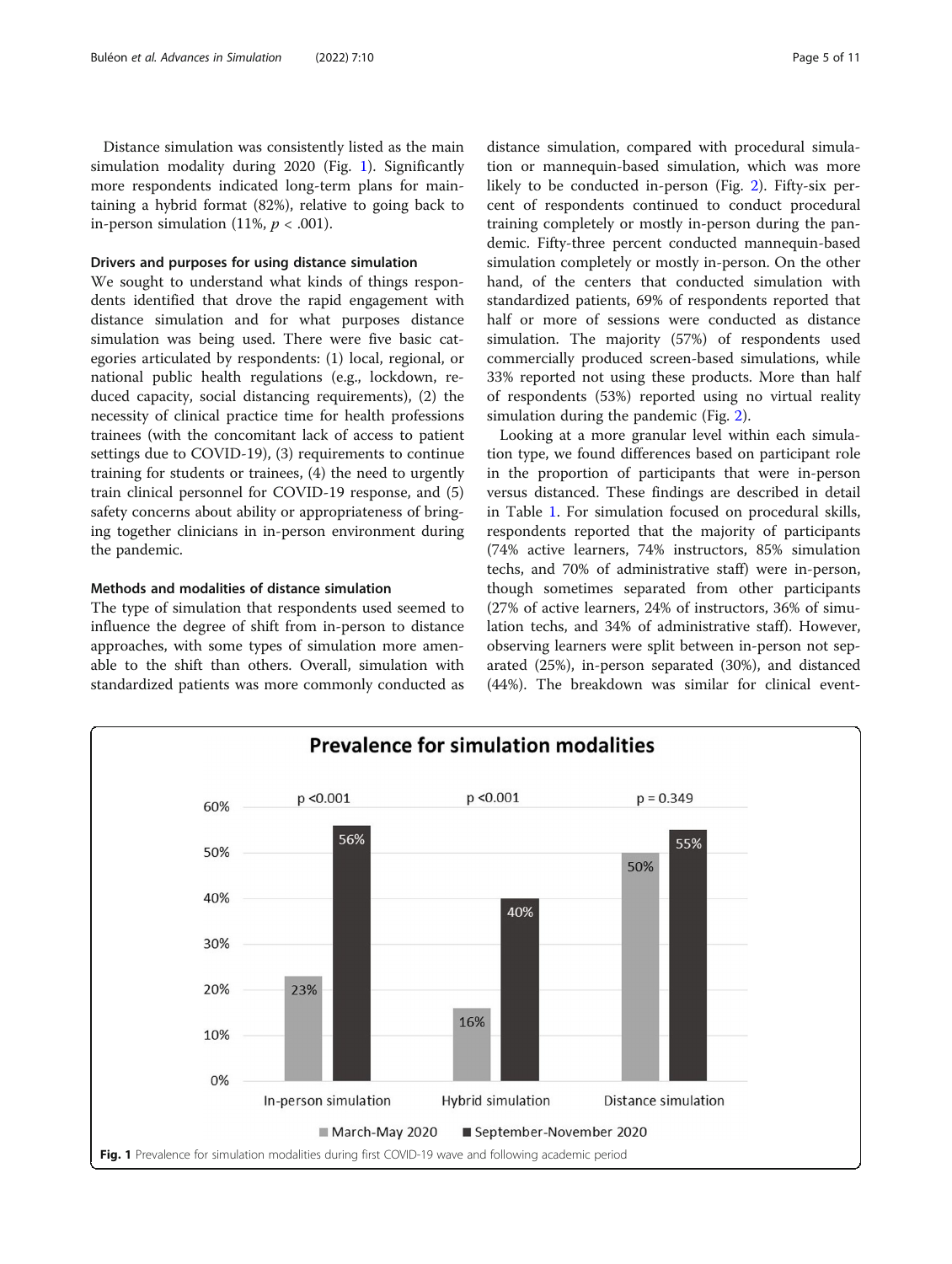<span id="page-5-0"></span>

based or team-based simulation, with the majority of all participant types present in-person except for observing learners, who were split between in-person (51%) and distanced (49%) (Table 1).

In contrast, for simulation with simulated patients, the majority of learners (active (62%) and observing (66%)), instructors (55%), and simulated patients (59%) were reported as participating in distance simulation, whereas for this type of simulation, simulation techs (58%) and administrative staff (54%) were still reported as inperson by the majority of respondents (Table 1).

Additionally, when looking at responses pertaining to distance simulation specifically, respondents reported that distance simulation mostly occurred as synchronous sessions with interaction between participants, as opposed to synchronous sessions without interaction or asynchronous sessions. This finding was true regardless of simulation type or participant role (Table 1).

# Staff training and recruitment

Respondents were asked about whether they received specific training to engage with distance simulation, and

Table 1 Participants' location and synchronicity according to simulation modality (in-person or distance) and simulation type (data in percentage)

| <b>Simulation type</b>                           | <b>Participants</b>  | In-person               |    | <b>Distance simulation</b> |                                                                  |                |
|--------------------------------------------------|----------------------|-------------------------|----|----------------------------|------------------------------------------------------------------|----------------|
|                                                  |                      | Not separated Separated |    | <b>Interaction</b>         | Synchronous with Synchronous without Asynchronous<br>Interaction |                |
| Procedural simulation                            | Active learners      | 47                      | 27 | 21                         | 3                                                                | $\overline{2}$ |
|                                                  | Observing learners   | 25                      | 30 | 31                         | 6                                                                | 7              |
|                                                  | Instructors          | 50                      | 24 | 22                         | 2                                                                | 2              |
|                                                  | Simulation techs     | 49                      | 36 | 11                         | 2                                                                | 3              |
|                                                  | Administrative staff | 36                      | 34 | 18                         | 3                                                                | 9              |
| Clinical event-based or team-based<br>simulation | Active learners      | 45                      | 18 | 33                         | 2                                                                | 2              |
|                                                  | Observing learners   | 23                      | 28 | 41                         | 5                                                                | 3              |
|                                                  | Instructors          | 41                      | 25 | 30                         | 2                                                                | 2              |
|                                                  | Simulation techs     | 43                      | 37 | 15                         | 3                                                                | 3              |
|                                                  | Administrative staff | 34                      | 34 | 18                         | 5                                                                | 9              |
| Simulation with simulated patients               | Active learners      | 26                      | 11 | 56                         | 4                                                                | 2              |
|                                                  | Observing learners   | 16                      | 18 | 55                         | 9                                                                | 2              |
|                                                  | Instructors          | 28                      | 17 | 46                         | 4                                                                | 5              |
|                                                  | Simulation techs     | 31                      | 27 | 34                         |                                                                  |                |
|                                                  | Administrative staff | - 29                    | 25 | 32                         | 8                                                                | 6              |
|                                                  | Simulated patients   | 26                      | 15 | 53                         | 3                                                                | 3              |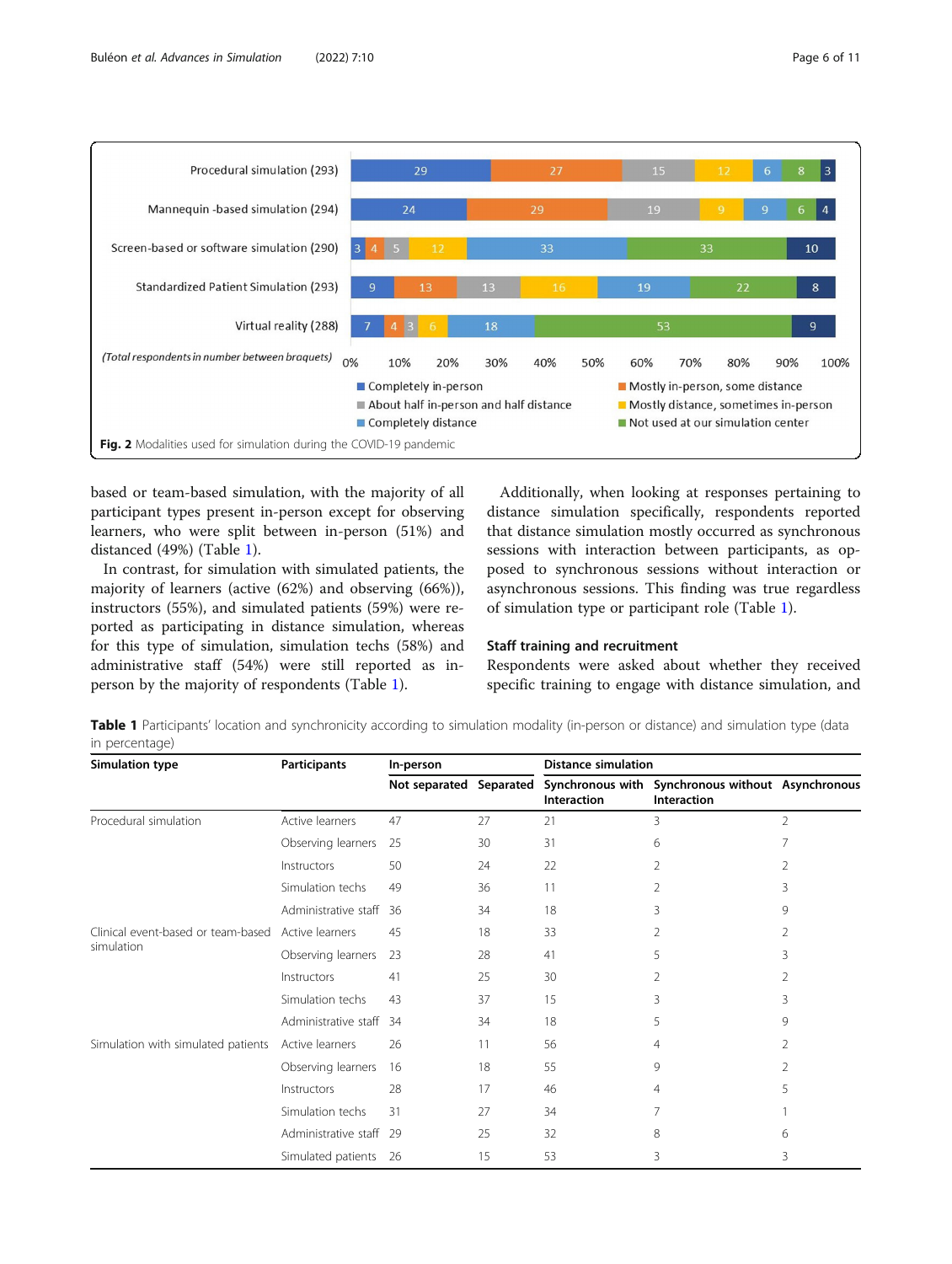if so, how much and what type of training they received. A limited number of educators (39%) reported having specific training for developing distance simulation sessions. Nearly half of educators (47%) reported having some training prior to teaching in distance simulation: this consisted primarily of training in technical skills (29%), teaching and learning considerations (27%), and applications or online platforms for distance education (24%). Similarly, a limited number of respondents' technicians (31%) reported having specific training for developing distance simulation sessions. Their specific training consisted mainly in technical skills (18%), applications or online platforms (19%), and teaching and learning considerations for distance education (11%). The text-based responses for the item, "What topics does this simulation training cover?" included--in order of frequency starting with highest: Zoom or Learning Space, coaching, telepresence robots, screen-based simulations, and power failure.

Respondents reported choosing faculty or instructors by many different means: some of the instructors volunteered for distance simulation (18%), while others were chosen by leadership (22%) or had to convert because of their assignment as faculty (32%).

#### Challenges and satisfaction

Respondents were asked about how challenging they found it to participate in and administer distance simulation, as compared with in-person simulation, both in general and for specific components of simulation sessions. Most respondents reported that distance simulation was challenging for educators, compared to in-person simulation (Fig. 3). Sixty percent of respondents suggested that it was more challenging to develop distance simulation sessions; 70% found it more challenging to teach in distance simulation; and 59% found that faculty engagement in distance simulation was more challenging. Sixty-seven percent of respondents thought that learner engagement in distance simulation was more challenging than in in-person simulation. Notably, 52% of respondents suggested that the ability to achieve learning objectives was more challenging in distance simulation; however, 40% thought that it was similar to in-person simulation.

In terms of the challenges of the specific components of distance simulation sessions, respondents were asked about their experience with carrying out confidentiality, prebriefing, and debriefing when compared with inperson simulation. Fifty-nine percent of respondents reported that confidentiality was similar to or easier to carry out in distance simulation (Fig. 3). Seventy-four percent thought that prebriefing was similar to or somewhat easier to carry out than in-person simulation. While only 22% of respondents thought the challenges were similar for the simulation itself, 67% thought that distance simulation made running the simulation either much more challenging or somewhat more challenging than in-person simulation. Respondents were almost evenly split on how easy or hard debriefing was in distance simulation, with 50% reporting that debriefing was similar to or much easier than in-person simulation. Forty-seven percent reported that it was somewhat or much more challenging to debrief in distance simulation.

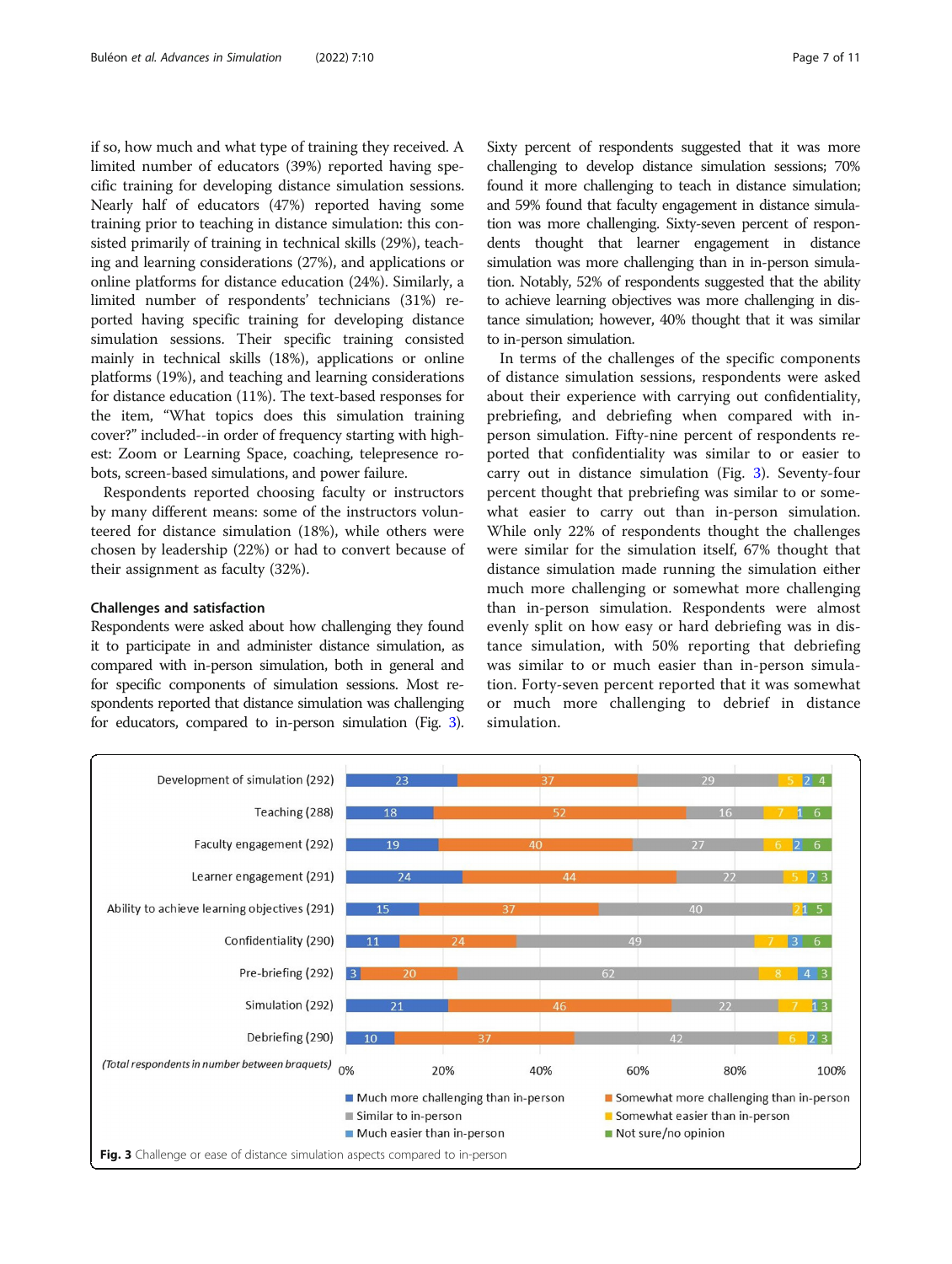In light of these challenges, as well as the new opportunities that distance simulation might afford, respondents were asked about their overall satisfaction with distance simulation. Among simulation center participants, educators, and stakeholders, perceived satisfaction varied. Simulation program leaders, program educators, and organizational leaders expressed highest levels of perceived satisfaction (all  $>60\%$ ). However, simulation technicians, instructional designers, and standardized patients expressed the lowest levels of satisfaction (Fig. 4).

# Discussion

Online and distance simulation increased significantly in both prevalence and diversity of modalities during the COVID-19 pandemic. The in-practice experiences of a large international group of simulation educators, staff, and researchers was reinforced by evidence from this worldwide survey on online and distance simulation practices. The simulation community embraced online and distance approaches out of a combination of pragmatism and necessity and used the opportunity to push the boundaries of distance learning in service of immersive and meaningful learning in the health professions. Some specific findings related to our research aims are notable from our analysis of the data.

# Simulation workforce satisfaction

Although the simulation community embraced distance simulation during the pandemic, doing so was not without challenges. Respondents who indicated their role as simulation center directors had the highest reported level of satisfaction with distance simulation; those in other roles (simulated patients, instructional designers, simulation technicians) reported lower levels of satisfaction. This may reflect a difference in perspective between those in different roles in simulation centers. For instance, while distance simulation could be seen to solve problems for simulation center directors (as discussed previously), those in other roles must do the difficult work of designing, producing, and creating meaningful immersive simulated learning environments at a distance. The mismatch in satisfaction perhaps implicates a mismatch in understanding of the work needed and the challenges encountered in order to successfully implement distance simulation. Our findings in modalities and approaches hint at this implication.

## Modalities and approaches

Simulation modalities used during the COVID-19 pandemic have been diverse. While procedural simulations and team-based simulations are mainly continuing inperson, as expected, simulations with simulated and standardized patients seem to have shifted toward online

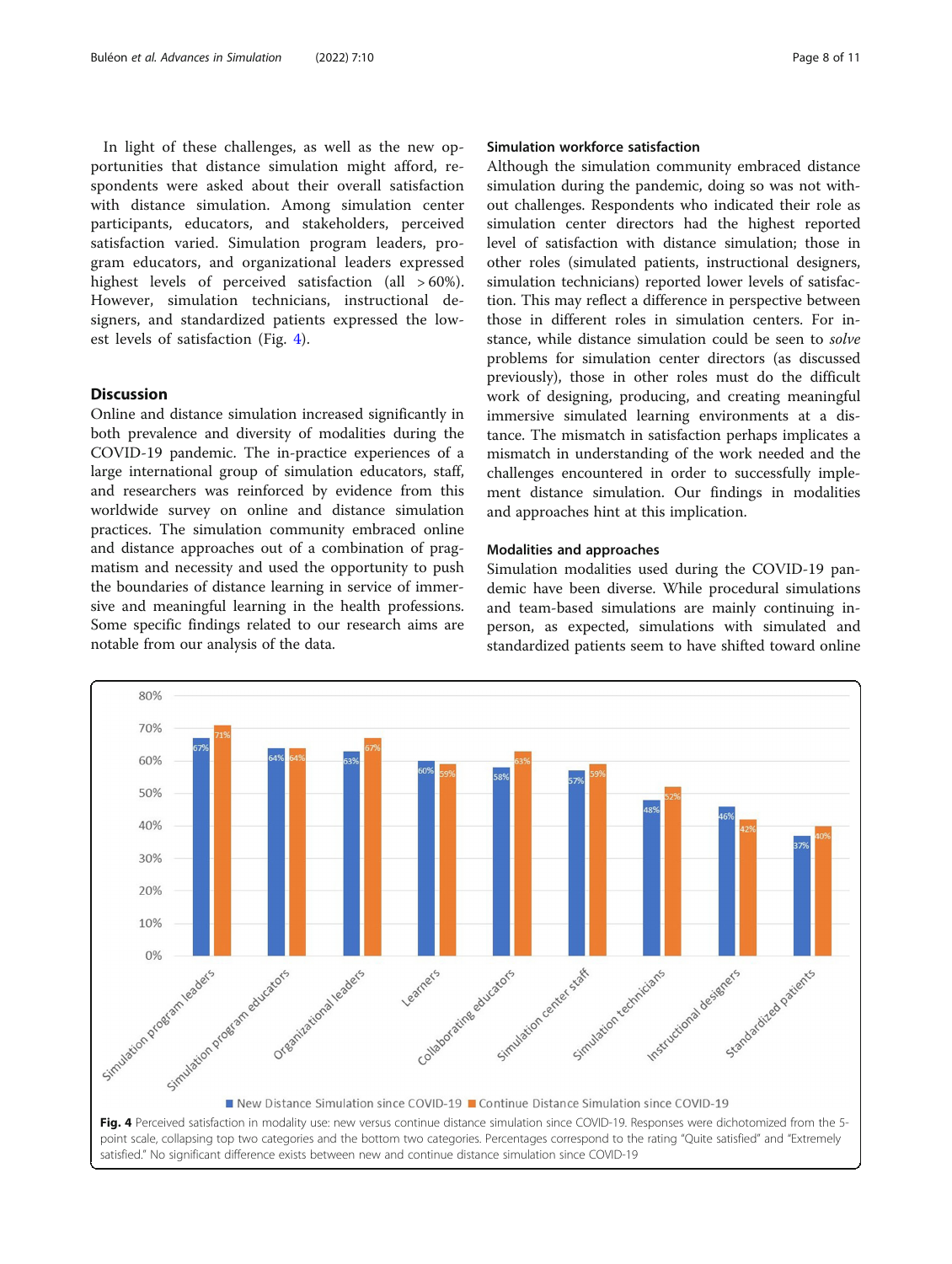participation. This difference might be explained by the "hands-on" objectives (which necessitate in-person simulation) versus "communication" objectives (for which distance simulation is feasible) [[8\]](#page-10-0). While a variety of modalities and combinations of modalities has always been both an advantage and challenge for simulationists who primarily teach in-person, the addition of a plethora of distance simulation modalities—existing and new fundamentally and significantly expands the creative simulation space. The abundance of modalities and approaches may quickly outdate existing knowledge and requires more expansive simulation faculty education, as well as the need for simulationists to consistently stay up-to-date in simulation innovations and research.

The location of participants varied according to the modality of the simulation and seems to follow the same pattern: active learners and instructors are mainly located at the simulation center for procedural and teambased simulations, but remote for simulation with simulated and standardized patients. Literature published during the 2019 pandemic has shed some light on the physical nature and satisfaction of remote learning environments  $[9-11]$  $[9-11]$  $[9-11]$  $[9-11]$  $[9-11]$ . Continued comparative study of distance simulation learning outcomes and the human factors that affect learning as it relates to location will be needed to best inform distance simulation practices.

One important finding from this survey is the experience with the preparation and development of distance simulation as compared with in-person simulation. Overall, all the educational aspects of distance simulation were more difficult to prepare and to lead, including creation of the educational content and teaching during the simulation session. This may be because of the change of settings, the need to adapt the learning objectives for online or distance teaching, the alteration of interaction between active learners and instructors, or because of technical difficulties [[12](#page-10-0)]. Training of educators and guidelines for the emerging and transforming practice of distance simulation are needed for this tran-sition to distance simulation [[11,](#page-10-0) [13](#page-10-0)–[15](#page-10-0)].

#### Training for simulation staff and faculty

Whether a newly developed program or one established at the start of the COVID-19 pandemic, access to technology and human resources were reported as essential elements that fostered distance simulation. The knowledge of the necessary resources is crucial to disseminate so as to promote the development and improvement of distance simulation. This, with the support of instructors, the broader organization, and the program, can convince learners and undecided staff to move forward with participation. We have a better understanding of how resources are important to implement distance simulation. Some of this came from troubleshooting in

the moment and learning in real time, which while not ideal, was necessary [[8\]](#page-10-0). The online environment presents new challenges that require new resources, human expertise, and needs assessments  $[14–17]$  $[14–17]$  $[14–17]$  $[14–17]$ . If such resources, whether technical and/or human, are lacking, this presents a barrier that may prevent or slow distance simulation from being further utilized in a time of great need.

Respondents reported choosing instructors by many different means: some of the instructors volunteered for distance simulation, while others were chosen by leadership or had to convert because of their assignment as faculty. Uncertainty, lack of preparation and inexperience may be daunting to instructors. Some training could help in facilitating and reassuring staff that their existing skills are valuable even in what can seem to be the very different world of distance simulation. Even if results are better in pre-existing distance simulation programs, educators (and simulation technicians) were small in numbers and thus did not undergo specific training in regards to facilitating distance simulation (less than 50%). Furthermore, of those who had been previously instructing in simulations, prior to using distance simulation, we learned that less than 50% of those had formal training. We might have anticipated that the training would have been more developed in new distance simulation programs (e.g., those who began during the pandemic period), but that was not the case. This is truly paramount if we want our programs to be well received by the learners as well as impactful.

A lack of training may be cause for discomfort for instructors and simulation technicians alike and could contribute to poor learner experience. Formal training for simulation staff may improve distance simulation quality and the experience for both learners as well as simulation staff and faculty. Among respondents who did report providing training, detailed training content was equally balanced between two major axes: (1) theoretical teaching and learning considerations and (2) technical skills and online platform (e.g., Zoom) training for instructors. For simulation technicians, this training was more focused on the technical side. Those results give us a first glance at the when, why, who, and what for the training of staff for—and ideally in the future, prior to distance simulation.

#### Limitations to the study

As in any study, there are some limitations of this work. This survey is necessarily a snapshot of the simulation community during the specific time periods queried by the survey and at the time the survey was completed (January to March, 2021). The landscape of online and distance simulation changes on a regular basis, both in response to local public health situations (as related to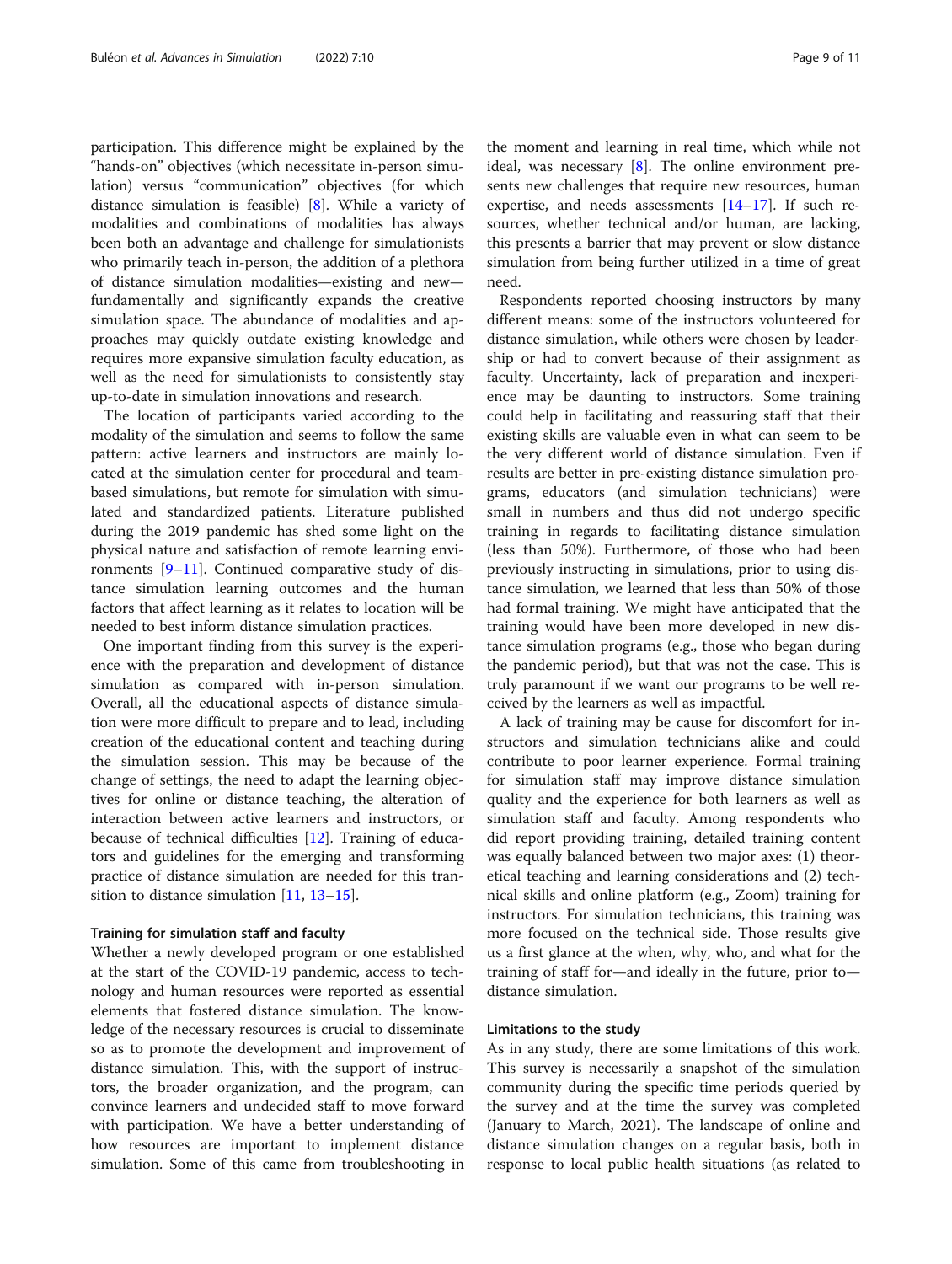the ongoing pandemic) and, from the perspective of simulation educators, as new creative combinations or innovations continue to be developed, created, and realized.

There remains a challenge associated with ensuring fulsome international representation in any survey, especially as most of the members of the research group are based in, and have professional networks aligned with Europe and North America. Although the survey received responses from many countries around the world, most of the responses were from North America. The publication of the survey and its propagation in English may be a factor contributing to this, because although we were able to translate and make the survey available in a number of languages, the ability to report activity and market in a native language may still be a barrier for many.

Some other aspects of the survey design may have limited the impact of the results. For instance, the open survey design makes it challenging to estimate accurate response rate, because the denominator of the population that had access to the survey remains unknown. However, administering the survey in this way allowed us to reach respondents that may not otherwise have had access to the survey. The survey was written with perspectives regarding the simulation center (e.g., What professions does your simulation center support?) and specific types of simulations (Currently, where are the following participants located for the majority of procedural simulation at your simulation center?). Survey data were analyzed at the respondent level, generalizing responses to reflect independent program- or center-level inferences. Given the anonymity of survey responses, coupled with the voluntary nature of identifying institutional affiliation, disaggregating multiple responses possibly from the same institution was challenging to verify nor compile at the time of analysis. As such, future studies may be designed to better reflect the complexity of individual- and program-level data as part of additional data collection for more nuanced analysis. There is a possibility that the time commitment required to complete the survey (approximately 15 min) may have led to systematically fewer responses from members of the simulation community who are busy with simulation or clinical work. Indeed, 12.5% of respondents opened the survey but did not complete enough for the results to be meaningfully interpreted or included in the analysis (e.g., completed < 5%). Further, in order to protect respondents' privacy, all but the first two questions on the survey were optional, and therefore some respondents did not answer all of the questions; this is particularly relevant for demographic questions and could have led to some item non-response error. For example, we often could not determine how many respondents came from an individual institution. This prevented potential additional analysis that requires unique associations (e.g., geographic comparisons).

# Future directions

The snapshot that was captured in this study indicates the need for a future agenda of research and further innovation in distance simulation. Respondents were clear that distance simulation is not going to disappear in a post-pandemic world. In particular, several questions emerged in our discussion of the findings. These included:

- What faculty and staff competencies would support broader implementation of distance simulation?
- What are the theoretical underpinnings of distance simulation?
- What are the best uses of distance simulation, and further, what are different modalities of distance simulation suitable for?
- What is the mix of learning goals more suitable for in-person simulation (e.g., procedural task simulation) versus other focused goals more feasible for distance simulation?
- What might emerge as best practices in distance simulation facilitation and debriefing?
- What outcome measurements may be most useful researching distance simulation?
- What measures and resources are needed?
- How would distance simulation apply in underresourced regions?

Our committee has planned a series of efforts leading up to and including the 2023 Research Summit, culminating in a framework for future directions and research in distance simulation.

# Conclusions

This study gives a perspective into the rapid adaptation of the healthcare simulation community towards distance teaching and learning in reaction to a radical and quick change in education conditions and environment caused by COVID-19. This snapshot captures "how, when, why, who, and what" for the challenges presented by the implementation and adaptation from in-person to distance simulation during the pandemic. This understanding can help institutions, programs directors, educators, and even learners to better and more consciously draw the next steps for their simulation programs. To pursue understanding and help this transformation, future research will focus on (i) exploring how and what kinds of distance simulation are being used and (ii) understanding more about aspects of quality in distance simulation. Studying the quality of outcomes in distance simulation research can inform the development of guidelines for distance simulation education in healthcare.